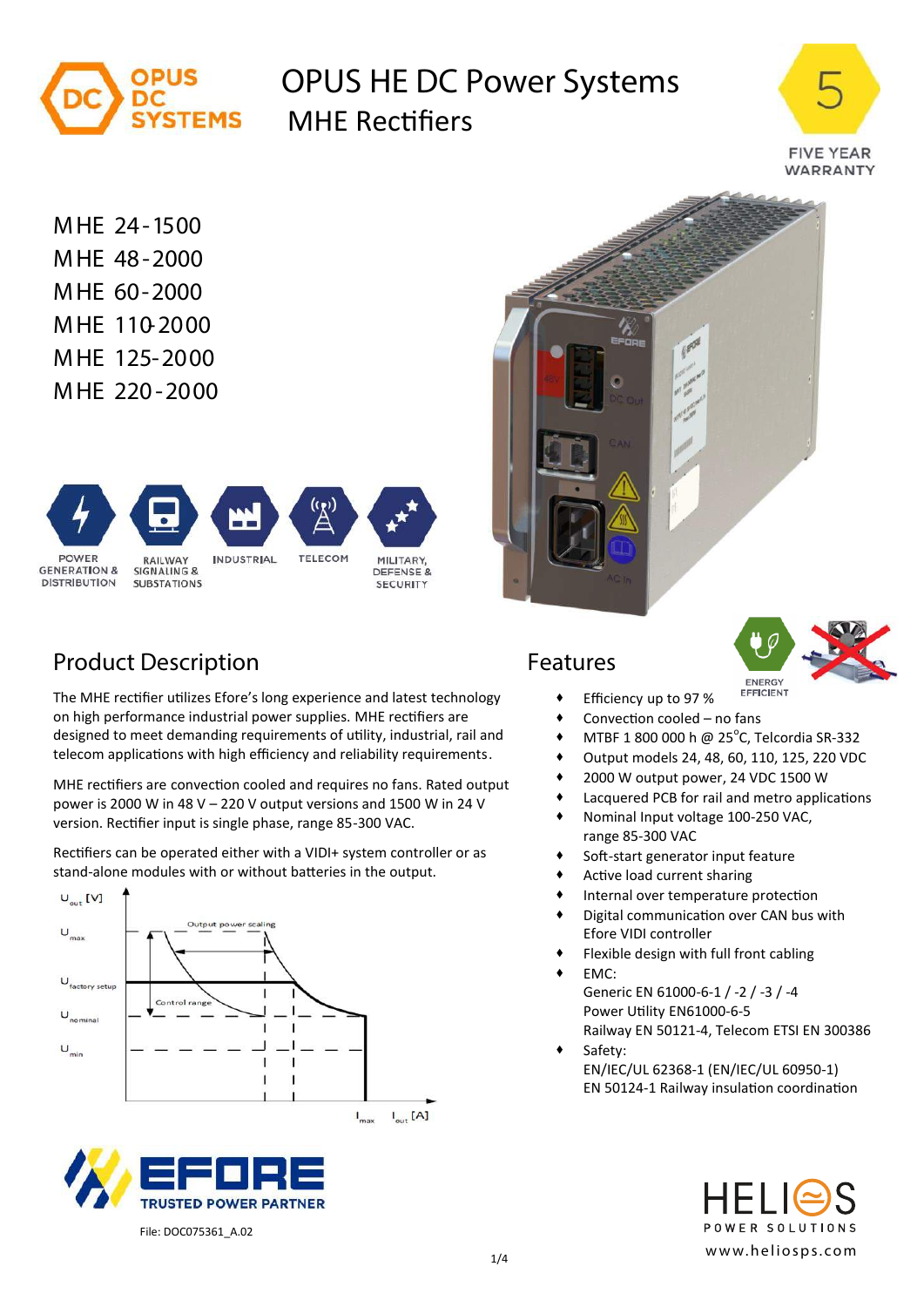# **Technical Specifications**

| AC Input                | <b>MHE</b><br>24-1500                                                                                                                                                                 | <b>MHE</b><br>48-2000 | <b>MHE</b><br>60-2000                        | <b>MHE</b><br>110-2000 | <b>MHE</b><br>125-2000 | <b>MHE</b><br>220-2000 |
|-------------------------|---------------------------------------------------------------------------------------------------------------------------------------------------------------------------------------|-----------------------|----------------------------------------------|------------------------|------------------------|------------------------|
| Input voltage           | Nominal 100VAC - 250VAC, rated full power range 180VAC - 275VAC                                                                                                                       |                       |                                              |                        |                        |                        |
|                         | Full range $85 - 300$ VAC:                                                                                                                                                            |                       |                                              |                        |                        |                        |
| Input range             | Reduced output power 85-180VAC, linear derating, 1200W @ 120 VAC, see curve page 3<br>Temporary high voltage range 275-300VAC, continuous supply voltage above 275VAC not recommended |                       |                                              |                        |                        |                        |
| Start-up / shut down    |                                                                                                                                                                                       |                       | Start-up voltage 90VAC / Shut down at 85 VAC |                        |                        |                        |
| limits                  | Shut down over voltage limit 300VAC / re-start at 290VAC                                                                                                                              |                       |                                              |                        |                        |                        |
| Reduced output power    | 85 – 180 VAC, Linear derating, 920W @ 85 VAC                                                                                                                                          |                       |                                              |                        |                        |                        |
| Input frequency         | Rated 45 - 66 Hz, reduced power at 35 - 45 Hz. Shut down at 35 Hz                                                                                                                     |                       |                                              |                        |                        |                        |
| Maximum current         | 9 A                                                                                                                                                                                   | 12 A                  | 12A                                          | 12 A                   | 12 A                   | 12 A                   |
| Inrush current          | Active limitation <20A, ETS 300 132-1                                                                                                                                                 |                       |                                              |                        |                        |                        |
| Power factor (typical)  | >0.99 at 85-275VAC input                                                                                                                                                              |                       |                                              |                        |                        |                        |
| THD (typical)           | < 5% @ 100%, < 9% @ 50% at 85-275VAC input                                                                                                                                            |                       |                                              |                        |                        |                        |
| Input protection        | External MCB 16A C-curve (24V C10A), Internal varistor and gas discharge tube for transient surge protection,<br>Automatic shut-off above 300 VAC (restart at 290 VAC)                |                       |                                              |                        |                        |                        |
| Generator start-up ramp | 7 seconds ramp from 200W to full 2kW controlled by Input power, used with generator input supply                                                                                      |                       |                                              |                        |                        |                        |
|                         | (User programmable feature, enable/disable, default disable)                                                                                                                          |                       |                                              |                        |                        |                        |
| Start-up delay feature  | User Programmable start-up delay 0-120sec, default 0sec                                                                                                                               |                       |                                              |                        |                        |                        |

| DC Output                 | <b>MHE</b><br>24-1500                                                                           | <b>MHE</b><br>48-2000 | <b>MHE</b><br>60-2000 | <b>MHE</b><br>110-2000 | <b>MHE</b><br>125-2000 | <b>MHE</b><br>220-2000 |
|---------------------------|-------------------------------------------------------------------------------------------------|-----------------------|-----------------------|------------------------|------------------------|------------------------|
| Voltage range             | 21-33 VDC                                                                                       | 42-59 VDC             | 51-72 VDC             | 90-150 VDC             | 100-160 VDC            | 178-280 VDC            |
| Voltage factory setting   | 27.24 VDC                                                                                       | 54.48 VDC             | 68.10 VDC             | 122.58 VDC             | 136.20 VDC             | 245.16 VDC             |
| Maximum current           | 62.5 A                                                                                          | 41.7 A                | 33.3 A                | 18.5 A                 | 16.7 A                 | 9.3A                   |
| @ nominal output          | @ 24 V                                                                                          | @ 48 V                | @ 60 V                | @ 108 V                | @ 120 V                | @ 216 V                |
| Constant output power     | 1500 W                                                                                          | 2000 W                |                       |                        |                        |                        |
| Short circuit current     | $<$ 65 A                                                                                        | $<$ 45 A              | $<$ 35 A              | < 20 A                 | < 20 A                 | $<$ 10 A               |
| Type of Current limit     | MHE rectifier supplies constant short circuit current 500sec, then hiccup mode in 500sec cycles |                       |                       |                        |                        |                        |
| Hold-up time              | > 20 ms at 80% load, output voltage reduces from float voltage to nominal                       |                       |                       |                        |                        |                        |
| Static voltage regulation | $\pm$ 0.5 % (load, line, temperature)                                                           |                       |                       |                        |                        |                        |
| Dynamic load regulation   | $\pm$ 5.0 % for 10%-90% or 90%-10% load step, recovery time < 2.0 ms                            |                       |                       |                        |                        |                        |
| Ripple and noise          | $< 50$ mVp-p                                                                                    | $< 100$ mVp-p         | $<$ 115 mVp-p         | $<$ 225 mVp-p          | $< 250$ mVp-p          | $<$ 450 mVp-p          |
|                           | Overvoltage shutdown                                                                            |                       |                       |                        |                        |                        |
| Output protection         | Power limiting from temperature, under frequency, over voltage and under voltage                |                       |                       |                        |                        |                        |
|                           | Internal over temperature protection                                                            |                       |                       |                        |                        |                        |

| <b>Features</b>                                            | <b>MHE</b><br>24-1500                                                                                                                                                      | <b>MHE</b><br>48-2000 | <b>MHE</b><br>60-2000 | <b>MHE</b><br>110-2000 | <b>MHE</b><br>125-2000 | <b>MHE</b><br>220-2000 |
|------------------------------------------------------------|----------------------------------------------------------------------------------------------------------------------------------------------------------------------------|-----------------------|-----------------------|------------------------|------------------------|------------------------|
| Efficiency, typical<br>30-70% load, V <sub>in</sub> 230VAC | > 95%                                                                                                                                                                      | > 96%                 | > 96%                 | > 96%                  | >96%                   | >95%                   |
| MTBF, calculated                                           | > 1 800 000 h @ 25°C, Telcordia SR-332, Method I-D, Ground Fixed uncontrolled environment                                                                                  |                       |                       |                        |                        |                        |
| Dielectric strength, type<br>test                          | Input - GND (basic), 2 kVAC or 2.83 kVDC, 1 min<br>Input - Output (reinforced) 3.75kVac or 5.3 kVDC, 1 min<br>Output - GND (basic) 2 kVAC or 2.83 kVDC, 1 min              |                       |                       |                        |                        |                        |
| Load current share                                         | ± 5 % from true average current between the modules (>50% load, controlled by VIDI)                                                                                        |                       |                       |                        |                        |                        |
| Alarms                                                     | Mains fault alarm, Low output voltage alarm, Overvoltage shutdown alarm, Rectifier alarm,<br>Temperature Alarm, Totally +40 configurable system alarms via VIDI controller |                       |                       |                        |                        |                        |
| <b>Visual Indications</b>                                  | LED: Green/Red/Yellow, see the rectifier user manual for more details                                                                                                      |                       |                       |                        |                        |                        |
| Energy saving mode                                         | See Efore VIDI controller manual                                                                                                                                           |                       |                       |                        |                        |                        |



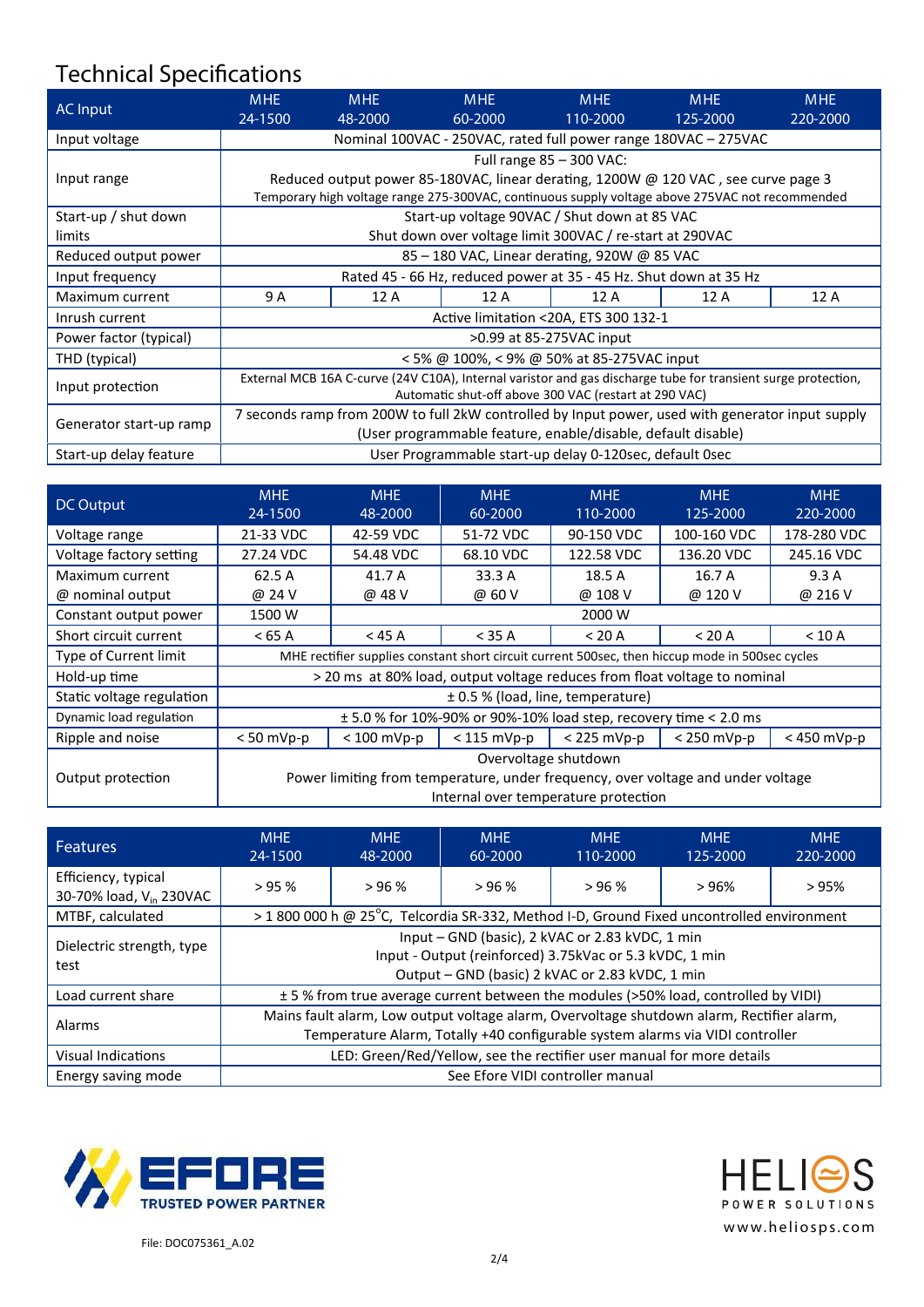| Mechanical              | MHE 24-1500, MHE 48-2000, MHE 60-2000,<br>MHE 110-2000, MHE 125-2000, MHE 220-2000 |
|-------------------------|------------------------------------------------------------------------------------|
| Dimensions (HxWxD)      | 169 x 83 x 357 mm (6.7 x 3.3 x 14.1 inch), see drawing                             |
| Weight                  | 3.80 kg (8.4 lbs)                                                                  |
| <b>Protection class</b> | IP20 / IEC 60529                                                                   |

| <b>Connections</b>  | MHE 24-1500, MHE 48-2000, MHE 60-2000,<br>MHE 110-2000, MHE 125-2000, MHE 220-2000 |
|---------------------|------------------------------------------------------------------------------------|
| Connector, AC       | Appliance inlet IEC 60320-1, C20 style, 16 A male                                  |
| Connector, DC       | Phoenix terminal PC 5/4-G-7.62, 4 x 4mm <sup>2</sup> (+ + --)                      |
| Connector, PowerCAN | 2 pcs RJ-45                                                                        |

| Environmental            |                                                                          |  |  |
|--------------------------|--------------------------------------------------------------------------|--|--|
| Cooling                  | Natural convection                                                       |  |  |
| Acoustic noise           | $<$ 40 dB                                                                |  |  |
|                          | Full power: -25 / +50 C.                                                 |  |  |
| Operating temperature    | Derating: from +50 C to +70 C, 40% available at 70 C, see curve          |  |  |
|                          | Start-up at -40 C                                                        |  |  |
| Storage temperature      | $-40/ +85$ C                                                             |  |  |
| Environmental protection | Lacquered PCB                                                            |  |  |
| Humidity                 | 95 % (relative humidity, non-condensing)                                 |  |  |
| Altitude (max)           | Full power: 2000 m (6500 feet) above sea level                           |  |  |
|                          | Reduced power: 3000 m (9800 feet) above sea level, 1% derating per 100m. |  |  |

| Applicable Standards |                                                                |  |  |  |  |
|----------------------|----------------------------------------------------------------|--|--|--|--|
|                      | Generic IEC61000-6-1, IEC61000-6-2, IEC61000-6-3, IEC61000-6-4 |  |  |  |  |
| EMC                  | Power Utility immunity EN61000-6-5                             |  |  |  |  |
|                      | Telecom ETSI EN 300 386, ETSI EN 300 132-2 (48/60V)            |  |  |  |  |
|                      | Railway EN 50121-4                                             |  |  |  |  |
|                      | Operation: ETS 300 019-2-3 cl T3.2                             |  |  |  |  |
| Environment          | Storage: ETS 300 019-2-1 cl T1.2                               |  |  |  |  |
|                      | Transportation: ETS 300 019-2-2 cl T2.3                        |  |  |  |  |
|                      | EN/IEC/UL 62368-1 (EN/IEC/UL 60950-1)                          |  |  |  |  |
| Safety               | EN 50124-1 (Railway, not connected to contact line)            |  |  |  |  |
|                      | СE                                                             |  |  |  |  |
| Approvals            | CB pending, UL pending, EAC pending                            |  |  |  |  |
| Quality              | Manufacture and design conform to ISO 9001, ISO 14001          |  |  |  |  |

### **Derating curves**

|      |    | Output power vs. AC input voltage |     |     |     |     |
|------|----|-----------------------------------|-----|-----|-----|-----|
| 100% |    |                                   |     |     |     |     |
| 90%  |    |                                   |     |     |     |     |
| 80%  |    |                                   |     |     |     |     |
| 70%  |    |                                   |     |     |     |     |
| 60%  |    |                                   |     |     |     |     |
| 50%  |    |                                   |     |     |     |     |
| 40%  |    |                                   |     |     |     |     |
| 30%  |    |                                   |     |     |     |     |
| 20%  |    |                                   |     |     |     |     |
| 10%  |    |                                   |     |     |     |     |
| 0%   |    |                                   |     |     |     |     |
| O    | 50 | 100                               | 150 | 200 | 250 | 300 |







File: DOC075361\_A.02